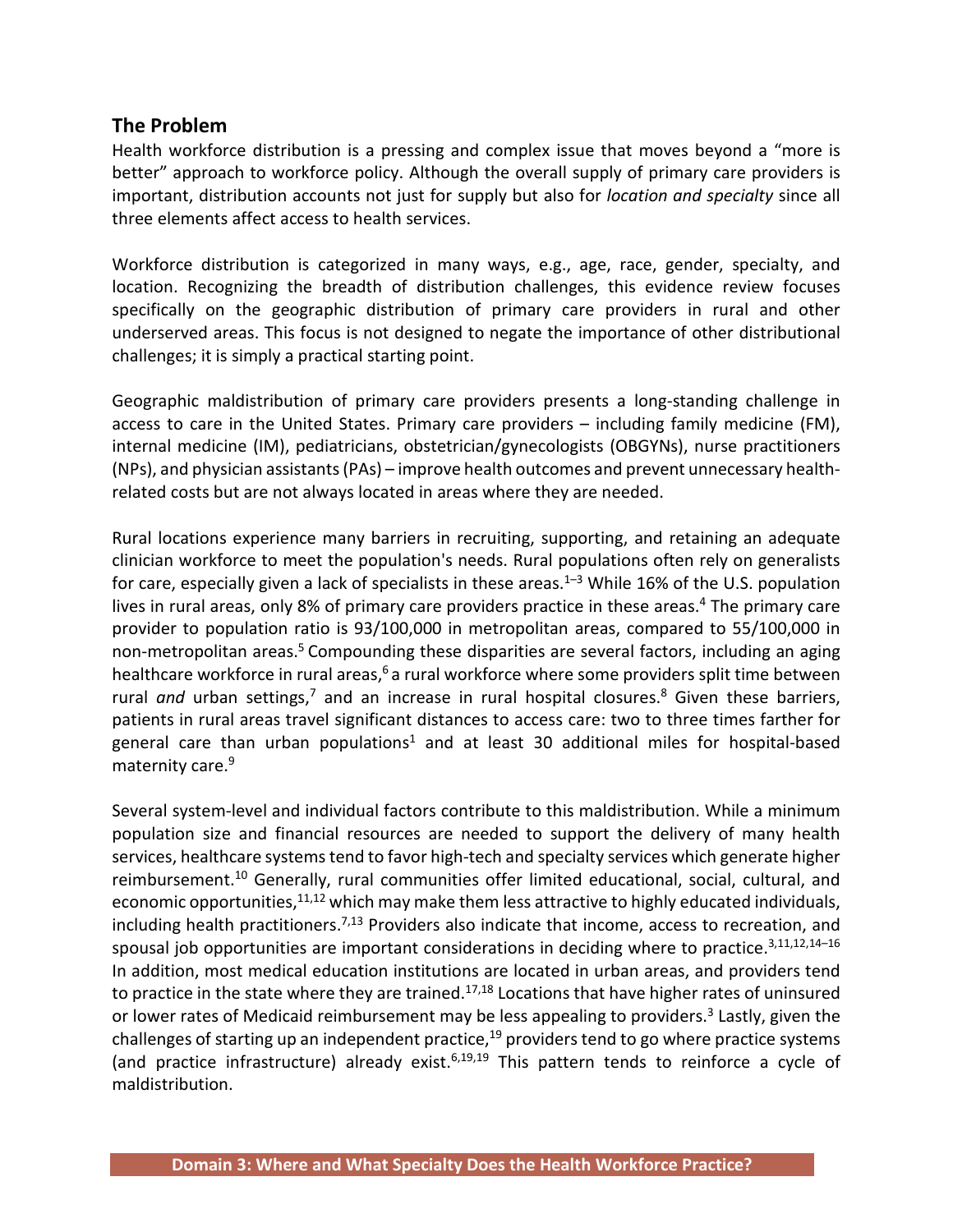## **Problem Statement**

The primary care workforce tends to reside and practice in well-resourced communities. As a result, the primary care provider to population ratio is 93/100,000 in metropolitan areas, compared to 55/100,000 in nonmetropolitan areas, leaving many rural and underserved communities with challenges in accessing care.

#### **Relationship to Health Equity**

The United States consistently ranks poorly on health outcomes, and the relationship between access to primary care providers and health outcomes has been well-documented for over 30 years. Studies from the 1990s found that states with higher ratios of primary care physicians to population demonstrated better health outcomes, including lower rates of all causes of mortality, mortality from heart disease, cancer, or stroke; infant mortality; and low birth weight.20–22

More recent studies find that areas with a higher supply of primary care providers have lower mortality, fewer ambulatory case-sensitive condition hospitalizations, and no significant differences in Medicare spending.<sup>22,23</sup> A 2017 study found that just one additional primary care provider per 10,000 population is associated with 83 fewer deaths, 161 fewer hospitalizations, and 712 fewer emergency department visits for the Medicare population.<sup>24</sup> For all age groups, rural counties have significantly higher rates of hospitalization for case-sensitive ambulatory conditions than urban counties.25 Surveys and qualitative studies also find that rural populations identify access to primary care<sup>26</sup> and distance to primary care<sup>27</sup> as significant barriers.

Worse maternal health outcomes are also associated with the maldistribution of providers. U.S. regions with lower per-population availability of maternal health providers have higher maternal mortality rates than the national average.<sup>28</sup> In addition, women living in maternity care deserts have higher risks of death during pregnancy and up to one year postpartum compared to women in counties with at least one hospital providing obstetric care and 60 obstetric providers per 10,000 births.29 Maternal health outcomes are also related to rural hospital closures. Between 2004-2014, 179 rural counties lost hospital-based obstetric services, leaving more than half of rural U.S. counties with no hospital-based obstetric services.30

Generally, utilization of primary care services and increases in evidence-based preventive health measures such as vaccination (127%), colonoscopy (122%), and mammography (75%) are linked. $31$  However, there is no consensus on differences in utilization by rural and urban populations. A 2006 study of rural Medicare beneficiaries found that patients had 10% fewer provider visits than urban patients.<sup>1</sup> However, a more recent (2021) Medicare Payment Advisory Commission report found that rural and urban Medicare beneficiaries had similar healthcare utilization rates.<sup>32</sup> The relationship between geographic distribution and utilization should be studied further.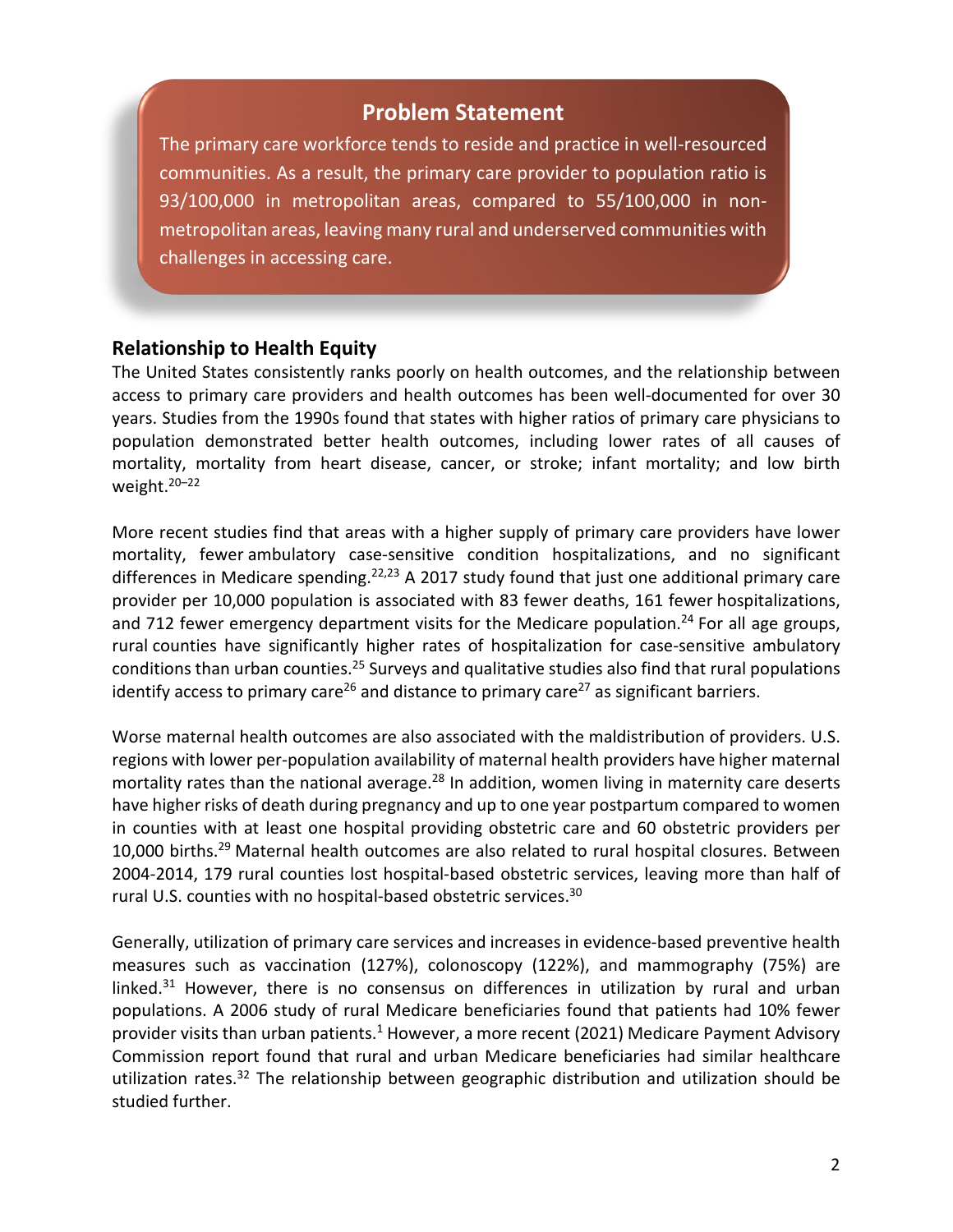# **Health Workforce Distribution is a Health Equity Issue**

Maldistribution is a persistent problem that contributes to poorer health status and health disparities for people living in rural and underserved communities. Research shows that maldistribution of primary care providers in rural and underserved areas results in higher mortality and more ambulatory case-sensitive condition hospitalizations, exacerbating health disparities that already exist in these communities.

#### **Policies & Programs Designed to Address Maldistribution**

Primary care workforce distribution is complex and dynamic, and the problem is unlikely to be solved through a single "silver bullet" solution. However, there are many policy and program levers that have the potential to help address this persistent problem, including changes in health professions' training, federal policies and programs, and health systems-level practice changes.

#### *Health Professions Training & Loan Repayment Programs*

As described in Evidence Review 2, a growing body of literature demonstrates the role of health professions' training programs in mitigating workforce distribution challenges, particularly for the physician workforce. While evidence suggests that growing up in a rural area is the most consistent factor leading to rural practice for physicians, $33$  medical school applicants from rural backgrounds have declined in recent years.<sup>34</sup> Several schools employ strategies specifically to recruit students likely to practice in rural areas, ranging from career counseling and mentoring to academic enhancement and admissions preparation.35,36

Training programs may also benefit from partnering with community colleges and developing articulation agreements to identify and attract qualified applicants. Literature suggests that physicians who attended community college during their educational journey were 26% more likely to practice in underserved settings and were 47% more likely to train in family medicine. 37,38 However, medical schools may be less likely to select community college graduates than graduates of four-year universities who did not attend community college. One study found that applicants who attended a community college after high school before a four-year university were 68% less likely to be accepted to medical school compared to applicants who did not attend community college after controlling for personal and academic characteristics.<sup>38</sup>

Numerous studies show the impact of "imprinting" conferred by training location. Medical students trained and residents who completed their graduate medical education (GME) in rural settings were more likely to practice in those areas after completing their training.<sup>36,39-42</sup> In the next few years, new rural residency and rural training track programs funded by the Health Resources and Services Administration (HRSA) will become available and have the potential to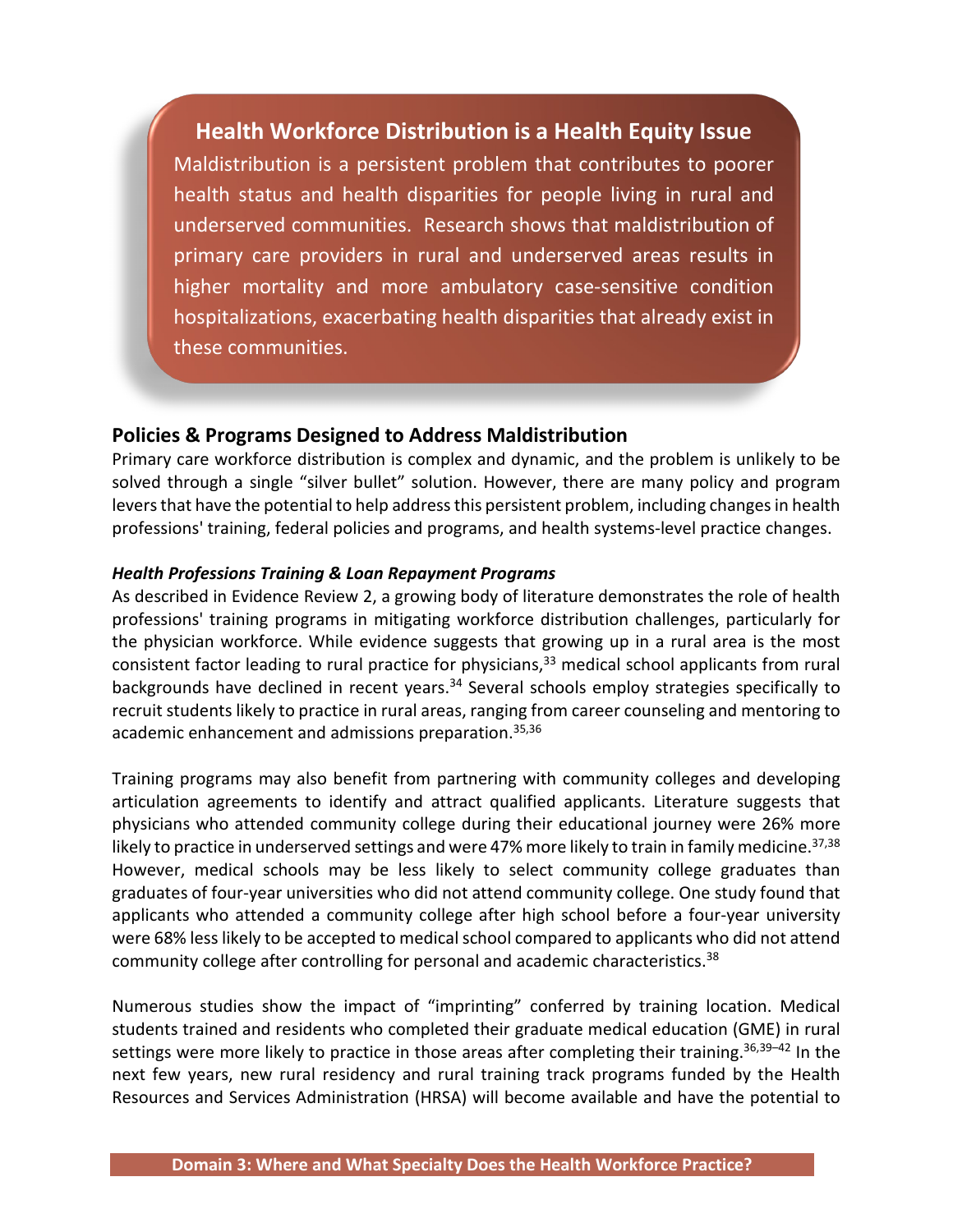expand this impact.<sup>43</sup> In addition, career counseling and mentorship is critical in rural and underserved settings, where the patient population may experience social drivers of health that differ from those in more traditional urban education programs.<sup>35,44-46</sup>

Loan repayment and direct financial incentives have shown broad success in helping to remedy maldistribution.47 The National Health Service Corps (NHSC) provides funding through scholarships and loan repayment in exchange for service in underserved areas. Scholarships have effectively addressed equity issues, while loan repayment programs target individuals after they have completed training and might be a more efficient means of addressing the maldistribution of providers. A study of 1,000 primary care providers in Florida found that participants of the NHSC were five times more likely to serve in rural areas than those who had never participated in the NHSC,<sup>48</sup> and 79% of NHSC participants continue to work in primary care HPSAs one year after completing their NHSC service.<sup>49</sup> However, one limitation of the NHSC model design is that providers must have a job or job offer before they are eligible. This means that many NHSC participants already work in those settings before applying. Those seeking new employment to qualify for loan repayment must go where practices exist rather than open new practices in areas of high need. Another obstacle to large-scale success of the program is funding. While demand to enter the NHSC program has grown over time, the budget has not kept pace with demand, resulting in providers who would participate being turned away.<sup>50</sup>

In addition to the NHSC, the Conrad 30 waiver program allows J-1 international medical graduates (IMGs) to waive the two-year foreign residency requirement after GME training to practice in a medically underserved area. IMGs participating in the Conrad program often remain with their waiver employers beyond their obligation period, and most spend over half their time serving primarily underserved patients.<sup>51</sup> In a California study of 432 IMGs, those with temporary visas were significantly more likely to intend to practice in HPSAs than U.S. graduates and permanent IMGs.52 However, empirical studies of IMGs' work in underserved areas reveal mixed results, as the contribution of IMGs to the rural workforce varies greatly by state, and commitment to practice in these areas differs greatly by the IMG's birthplace.<sup>51,53-55</sup>

#### *Federal Policies & Programs*

The federal government plays a vital role in allocating grants, subsidies, and payments for health services. Federal designation as a provider shortage area is a critical aspect of determining the need for these subsidies. To do this, HRSA designates geographic areas with an inadequate supply of providers as Health Professional Shortage Areas (HPSAs). As of 2021, 84 million people live in primary care HPSAs, 62 million in dental HPSAs, and 129 million in mental health HPSAs.<sup>56</sup> Over 30 federal programs rely on the HPSA designation to allocate public resources, including incentive payments.5,57,58

There has been a long-standing debate over ways to improve this measurement system, but like any system for allocating financial benefit, change activates those who could lose resources more than those who would gain. As a result, past efforts to update the methods have not resulted in change.5,58 Specific steps to remediate concerns with HPSAs are accounting for the supply of advanced practice clinicians and adequately assessing population-level healthcare needs.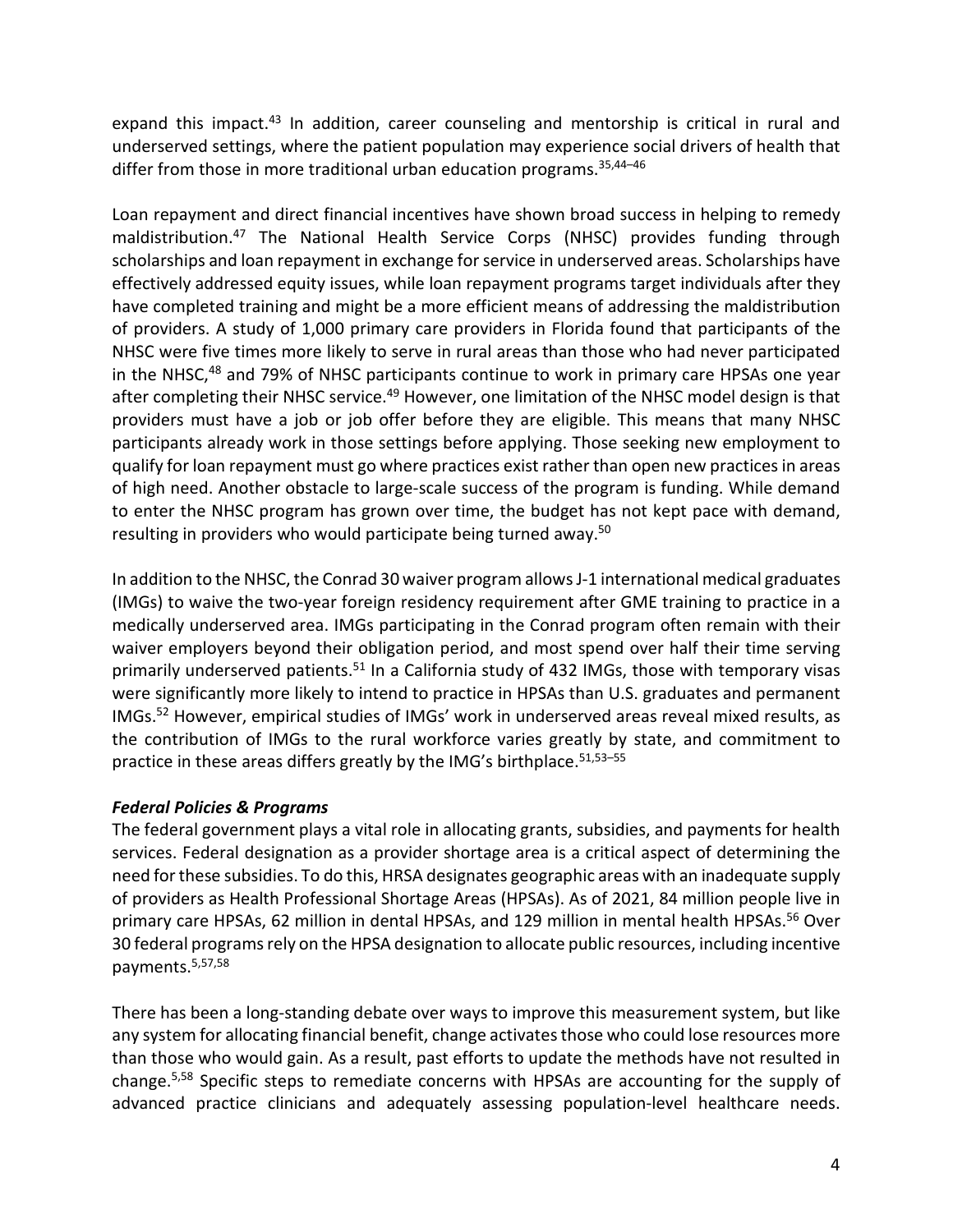However, when the Department of Health and Human Services convened a rule-making committee in 2011 to revise the formula and recommended a revised index called the Index of Primary Care Needs,<sup>58</sup> new measures were not adopted.

Medicare also plays an outsized role in the area of workforce distribution, as it provides by far the largest funding stream for GME – estimated to be \$15 billion in 2018.<sup>59</sup> As Medicare GME links payments to the hospital setting, basing them on the number of residents a hospital trains and the number of Medicare patients it treats, larger hospitals – typically urban – are at a relative advantage compared with smaller – typically rural – hospitals.<sup>60,61</sup> This gap between larger urban and smaller rural hospitals became further entrenched after the passage of the Balanced Budget Act of 1997, which set a cap on GME-funded resident positions;<sup>62</sup> small programs, including ones that were in the process of expanding, could not grow their programs – and obtain more funding – because of the cap. The Medicare Modernization Act of 2003 attempted to redistribute residency slots but resulted in a more extensive growth in non-primary care training than in primary care training, as well as few hospitals in rural areas receiving additional positions.<sup>61</sup> These policies have left an ongoing problem of residency training program maldistribution with few sites in rural settings or community-based health clinics. This affects both *specialty* distribution – by focusing on hospital-based specialties over primary care – and *geographic* distribution – by focusing on urban, academic settings. This becomes particularly concerning as most physicians practice in the state where they completed their GME. 17 Reassessing the GME formula could make funding available for redistribution to address other U.S. health workforce needs.<sup>63</sup>

In part to address shortcomings in the GME payment system, the Teaching Health Center (THC) GME program was funded in 2010 through the Affordable Care Act. It supports primary care physician training in Community Health Centers (CHCs) in rural and underserved communities by directing GME payments to community-based health centers, unlike Medicare, which links payments to hospitals. THC graduates must meet all the same didactic and practical requirements as residents in hospital-based settings but have far greater exposure to practice in rural and underserved outpatient settings. THC residents also have increased opportunities for mentorship – and potential imprinting – from providers currently practicing in these settings. A study published in 2021 finds that these graduates are more likely to practice in primary care, rural, and underserved than the general U.S. physician population.<sup>45</sup> However, the THC program has faced challenges related to long-term funding stability. While the American Rescue Plan<sup>64</sup> provides significant new funding to the Teaching Health Center Graduate Medical Education (THCGME) program (\$330 million), THCGME funding is just a small fraction of annual Medicare GME support, which was estimated to be approximately \$15 billion in 2018.<sup>59</sup>

Another critical federal funding stream sustains the network of Federally Qualified Health Centers (FQHCs) and Rural Health Clinics (RHCs). FQHCs and RHCs are the primary care safety net in the United States. They provide comprehensive health services to the medically underserved in urban and rural areas, regardless of their ability to pay. Of the 14,500 FQHC service sites, over 6,000 are rural.<sup>65</sup> In addition, nearly 4,800 RHCs provide care for rural populations. Both FQHCs receive HRSA grants and enhanced reimbursement rates in Medicare and Medicaid.<sup>66</sup> Both types of clinics are essential vehicles for recruiting practitioners into rural and underserved areas.<sup>67,68</sup>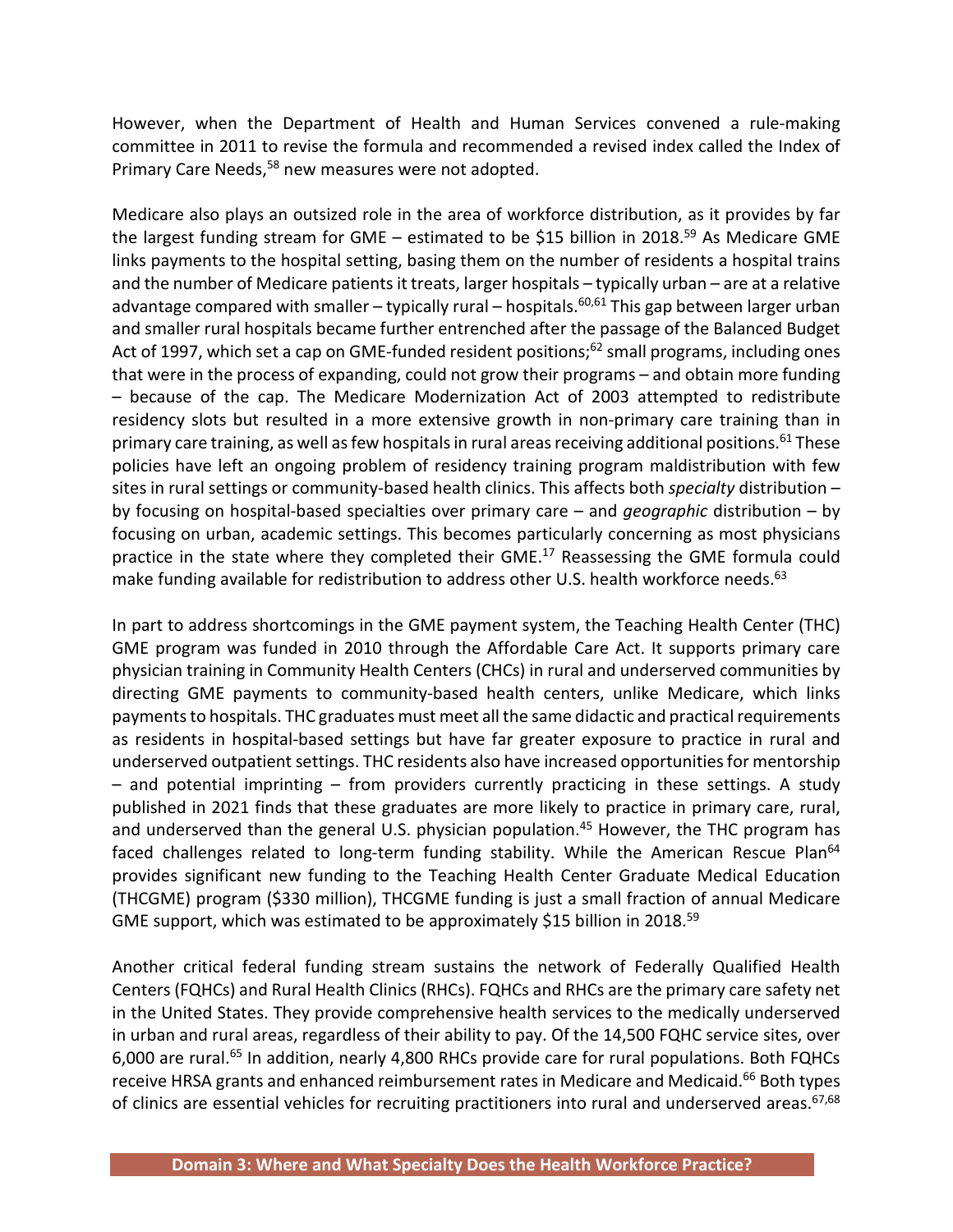Research suggests that FQHCs and RHCs improve access to primary care and improve outcomes, such as hospitalization rates among the uninsured. $69-71$  However, both types of clinics continue to face continuing workforce shortages, and RHCs, in particular, have challenges with the retention of providers.<sup>72</sup>

Critical Access Hospitals (CAH) also serve as an important service provider in rural areas. The CAH designation was created through the Balanced Budget Act of 1997 in response to the closure of over 400 rural hospitals in the 1980s and 1990s. CAHs must be rural, at least 35 driving miles from another hospital (or 15 driving miles by secondary roads/mountainous terrain), and they receive enhanced reimbursement rates in Medicare and Medicaid. While some previous research suggested that CAHs offer a lower quality of care, more recent studies find similar surgical outcomes and patient satisfaction compared with non-critical access hospitals.<sup>73,74</sup>

#### *Emerging Models of Care*

Some health systems turn to nurse practitioners (NPs) and physician assistants (PAs) to increase overall supply and capacity. The presence of NPs is growing, and by 2016, NPs made up 25.2% of providers in rural and 23% in nonrural practices.75 NPs and PAs perform as well as physicians on health outcomes and, in some cases, are better at patient communication and chronic disease management and are more likely to care for the underserved and practice in rural communities.76–78 However, scope-of-practice (SOP) laws in many states prevent NPs and PAs from practicing at the top of their education and license.<sup>79,80</sup> Studies have shown that in states with expanded SOP for NPs, their numbers tend to increase,<sup>81</sup> leading to speculation that expanded SOP policies could improve access in rural areas.

A very successful model has been the hub-and-spoke approach used by Project ECHO, in which specialists at a Center of Excellence (the hub) connect virtually with rural and underserved community providers (the spokes) to support case-based learning for rural practitioners, with special attention to social determinants of health (housing, transportation, etc.).<sup>82</sup> Studies of Project ECHO find that "spoke" providers treat patients as effectively as the specialists at the "hub" and report that participation in Project ECHO has enhanced their professional satisfaction.<sup>83,84</sup> Project ECHO also serves as an example of how technology can address specific challenges in areas where primary care providers are few and far between.

Telemedicine has expanded in recent years and could serve as an avenue to increase access to care. Telehealth has proven effective for home-based diabetes, hypertension, and heart failure management. <sup>85</sup> However, before the onset of the COVID-19 pandemic, less than 2% of most providers offered outpatient visits via telehealth; 4-5% of mental health providers did so. <sup>86</sup> When the option of an in-person visit declined dramatically at the onset of the pandemic, the federal government $87,88$  and states $89,90$  rapidly implemented policies that expanded reimbursement for and modalities of telehealth to improve access. Recent research by Mullan Institute researchers (submitted for publication in 2021) finds that telehealth uptake did improve among rural populations during COVID-19, but it remains to be seen whether these policies will become permanent, therefore allowing telehealth as a viable strategy to address access to care challenges where there are problems of maldistribution.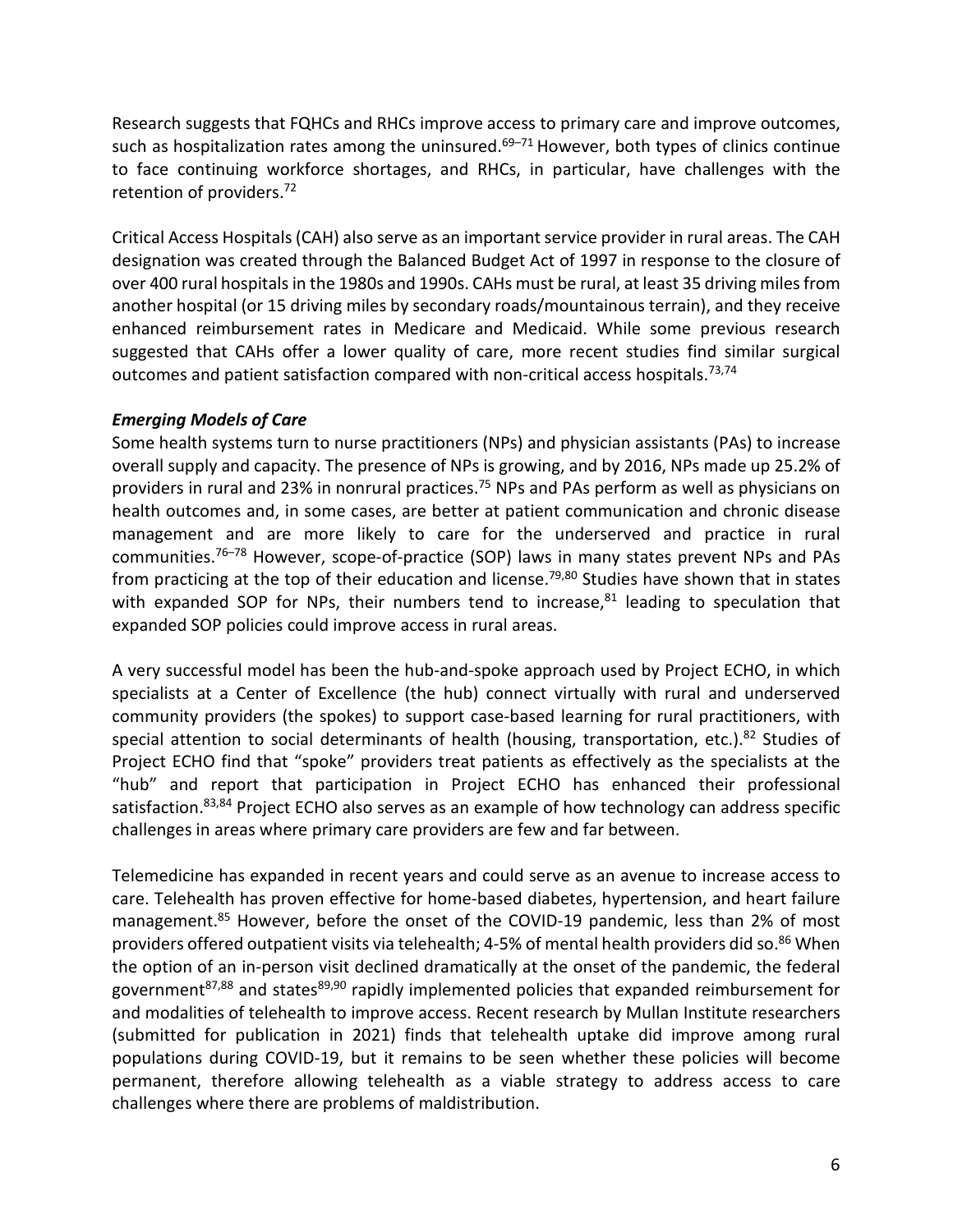# **Policies and Programs that Impact Health Workforce Distribution**

Evidence suggests that Medicare GME and scope of practice laws for advanced practice clinicians represent barriers to improving health workforce distribution. One policy with a mixed effect is the designation of HPSAs, which allocates federal resources in underserved areas but is overdue for updating the designation formula. Policies and programs that can improve distribution include:

- recruitment of medical students from rural areas,
- partnerships between medical schools and community colleges,
- rural training tracks for graduate medical education programs,
- career counseling and mentoring in rural and underserved settings,
- scholarships and loan repayment programs such as the National Health Service Corps, and
- hub-and-spoke models of care in rural settings such as Project ECHO.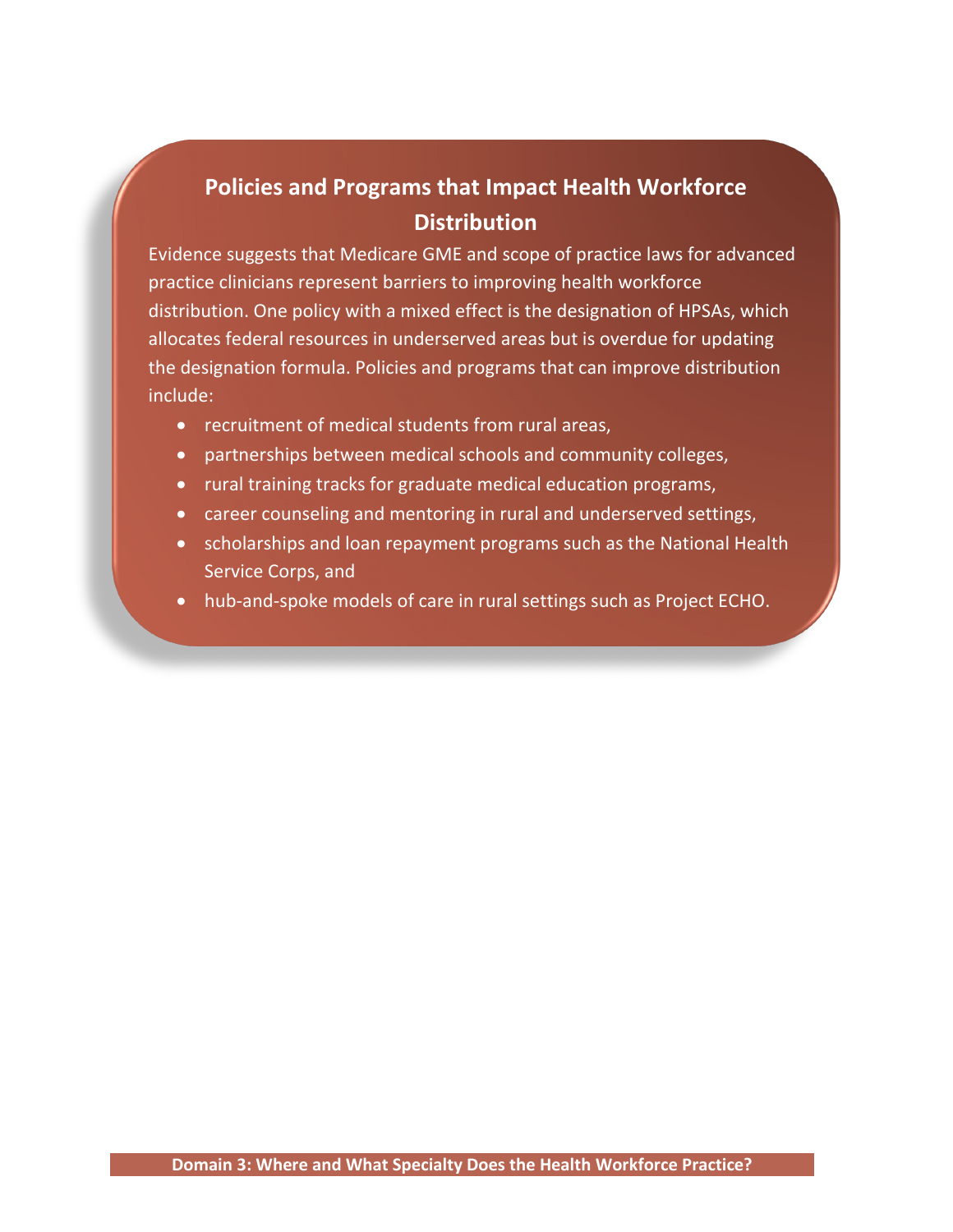### **References**

- 1. Chan L, Hart LG, Goodman DC. Geographic access to health care for rural Medicare beneficiaries. J Rural Health. 2006;22(2):140-146. doi:10.1111/j.1748-0361.2006.00022.x
- 2. Barreto T, Jetty A, Eden AR, Petterson S, Bazemore A, Peterson LE. Distribution of physician specialties by rurality. J Rural Health. Published online 2020. doi:10.1111/jrh.12548
- 3. Rosenblatt RA, Chen FM, Lishner DM, Doescher MP, Skillman SM. The future of family medicine and implications for rural primary care physician supply. Washington, Wyoming, Alaska, Montana, Idaho Rural Health Research Center. August 2010. Accessed May 13, 2022. https://depts.washington.edu/uwrhrc/uploads/RHRC\_FR125\_Rosenblatt.pdf
- 4. Antono B, Bazemore A, Dankwa-Mullan I, et al. Primary care in the United States: a chartbook of facts and statistics. Robert Graham Center. October 2020. Accessed May 13, 2022. www.graham-center.org/content/dam/rgc/documents/publicationsreports/reports/PrimaryCareChartbook2021.pdf
- 5. U.S. Government Accountability Office. Primary Care Professionals: Recent Supply Trends, Projections, and Valuation of Services. 2008. GAO-08-472T. Accessed May 13, 2022. www.gao.gov/assets/gao-08-472t.pdf
- 6. Merritt K, Jabbarpour Y, Petterson S, Westfall JM. State-level variation in primary care physician density. Am Fam Physician. 2021;104(2):133-134.
- 7. Walker J, Quaile M, Tumin D. Rural employment of health care workers: a longitudinal cohort study. J Rural Health. 2020;0:1-9. doi:10.1111/jrh.12541
- 8. Miller K, Miller K, Pink G, Holmes M, Kaufman B, Kaufman BG. Access to outpatient services in rural communities changes after hospital closure. Health Serv Res. Published online June 25, 2021. doi:10.1111/1475-6773.13694
- 9. Hung P, Casey MM, Kozhimannil KB, Karaca-Mandic P, Moscovice IS. Rural-urban differences in access to hospital obstetric and neonatal care: how far is the closest one? J Perinatol. 2018;38(6):645-652. doi:10.1038/s41372-018-0063-5
- 10. Sandy LG, Bodenheimer T, Pawlson LG, Starfield B. The political economy of U.S. primary care. Health Aff Proj Hope. 2009;28(4):1136-1145. doi:10.1377/hlthaff.28.4.1136
- 11. Rosenblatt RA, Andrilla CHA, Curtin T, Hart LG. Shortages of medical personnel at community health centers: implications for planned expansion. JAMA. 2006;295(9):1042. doi:10.1001/jama.295.9.1042
- 12. Helland LC, Westfall JM, Camargo CA, Rogers J, Ginde AA. Motivations and barriers for recruitment of new emergency medicine residency graduates to rural emergency departments. Ann Emerg Med. 2010;56(6):668-673.e1. doi:10.1016/j.annemergmed.2010.06.561
- 13. Health Resources and Services Administration. Distribution of U.S. Health Care Providers Residing in Rural and Urban Areas. National Center for Health Workforce Analysis. Accessed May 13, 2022. https://bhw.hrsa.gov/sites/default/files/bureau-healthworkforce/data-research/nchwa-fact-sheet.pdf
- 14. Williams TE, Satiani B, Ellison EC. A comparison of future recruitment needs in urban and rural hospitals: The rural imperative. Surgery. 2011;150(4):617-625. doi:10.1016/j.surg.2011.07.047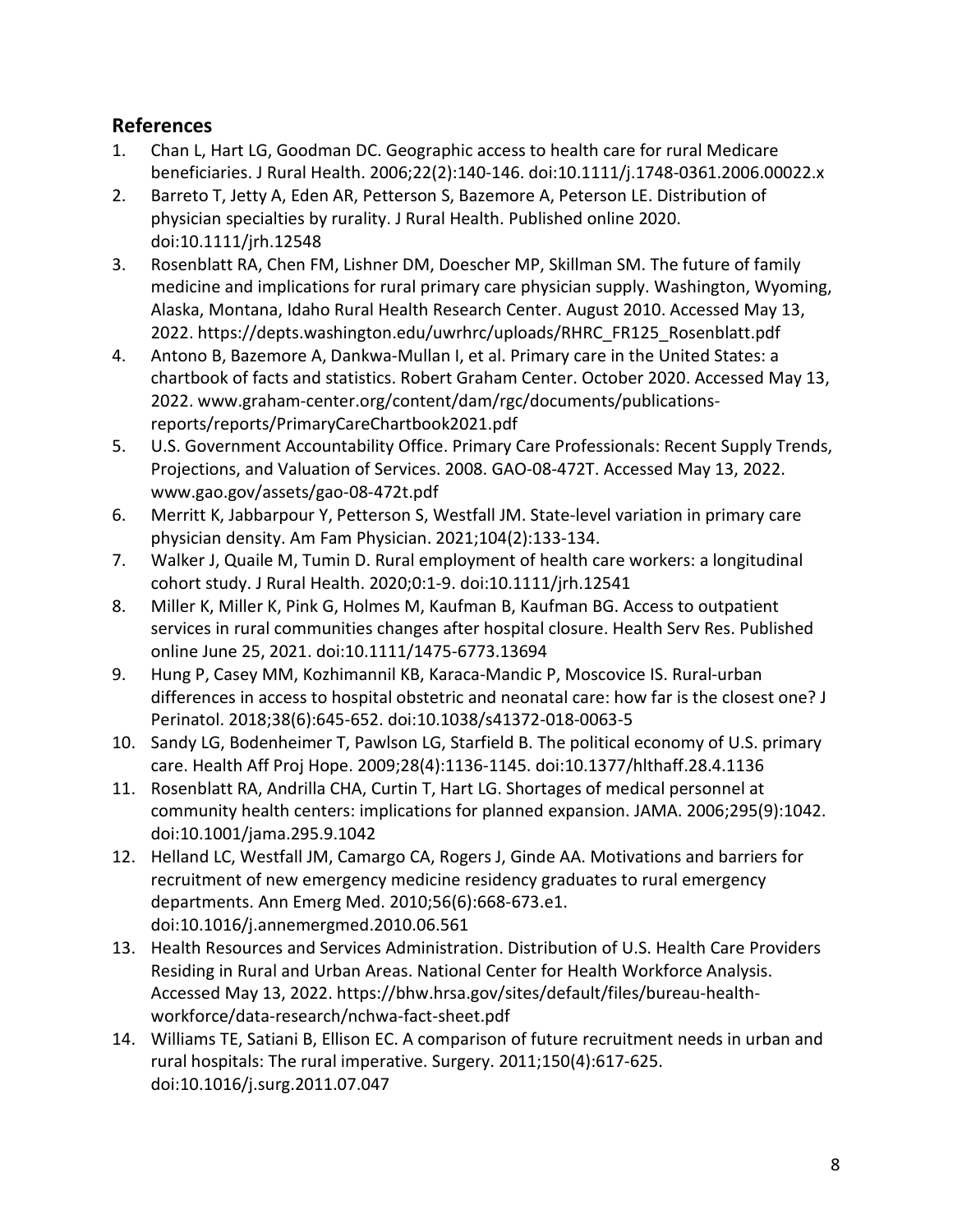15. Gluck M. Rapid Evidence Review: What are effective approaches for recruiting and retaining rural primary care health professionals? Academy Health. December 2017. Accessed May 13, 2022.

https://academyhealth.org/sites/default/files/Rural\_Workforce\_RER\_Final.pdf 16. Phillips Jr. R, Dodoo M, Petterson S, et al. Specialty and geographic distribution of the physician workforce: what influences medical student & resident choices? Robert Graham Center. March 2, 2009. Accessed May 13, 2022. https://www.grahamcenter.org/dam/rgc/documents/publications-reports/monographs-books/Specialtygeography-compressed.pdf

- 17. Blanchard J, Petterson S, Bazemore A, Watkins K, Mullan F. Characteristics and distribution of graduate medical education training sites. Acad Med. 2016;91(10):1416-1422. doi:10.1097/ACM.0000000000001184
- 18. Lultschik JL, Martin CJ. Preventive medicine for rural America: why more training programs must be here. J Public Health Manag Pract. 2021;27(Suppl 3):S151-S154. doi:10.1097/PHH.0000000000001309
- 19. Hyppolite J, Antono B, Petterson S, Jabbarpour Y. Physician employment eclipses practice ownership: the ongoing trend and its effect on family medicine. Am Fam Physician. 2021;104(4):351-352.
- 20. Starfield B, Shi L, Macinko J. Contribution of primary care to health systems and health. Milbank Q. 2005;83(3):457-502. doi:10.1111/J.1468-0009.2005.00409.X
- 21. Basu S, Berkowitz SA, Phillips RL, Bitton A, Landon BE, Phillips RS. Association of primary care physician supply with population mortality in the United States, 2005-2015. JAMA Intern Med. 2019;179(4):506-514. doi:10.1001/JAMAINTERNMED.2018.7624
- 22. Chang CH, Stukel TA, Flood AB, Goodman DC. Primary care physician workforce and Medicare beneficiaries' health outcomes. JAMA. 2011;305(20):2096-2104. doi:10.1001/JAMA.2011.665
- 23. Starfield B, Shi L, Grover A, Macinko J. The effects of specialist supply on populations' health: assessing the evidence. Health Aff (Millwood). 2005;Suppl Web Exclusives:W5- W107. doi:10.1377/hlthaff.w5.97
- 24. Chang CH, O'Malley AJ, Goodman DC. Association between temporal changes in primary care workforce and patient outcomes. Health Serv Res. 2017;52(2):634-655. doi:10.1111/1475-6773.12513
- 25. Laditka JN, Laditka SB, Probst JC. Health care access in rural areas: evidence that hospitalization for ambulatory care-sensitive conditions in the United States may increase with the level of rurality. Health Place. 15:761-770. doi:10.1016/j.healthplace.2008.12.007
- 26. Bolin JN, Bellamy GR, Ferdinand AO, et al. Rural healthy people 2020: new decade, same challenges. J Rural Health. 2015;31(3):326-333. doi:10.1111/jrh.12116
- 27. Buzza C, Ono SS, Turvey C, et al. Distance is relative: unpacking a principal barrier in rural healthcare. J Gen Intern Med. 2011;26(S2):648-654. doi:10.1007/s11606-011-1762-1
- 28. Snyder JE, Stahl AL, Streeter RA, Washko MM. Regional variations in maternal mortality and health workforce availability in the United States. Ann Intern Med. 2020;173(11):S45- S54. doi:10.7326/M19-3254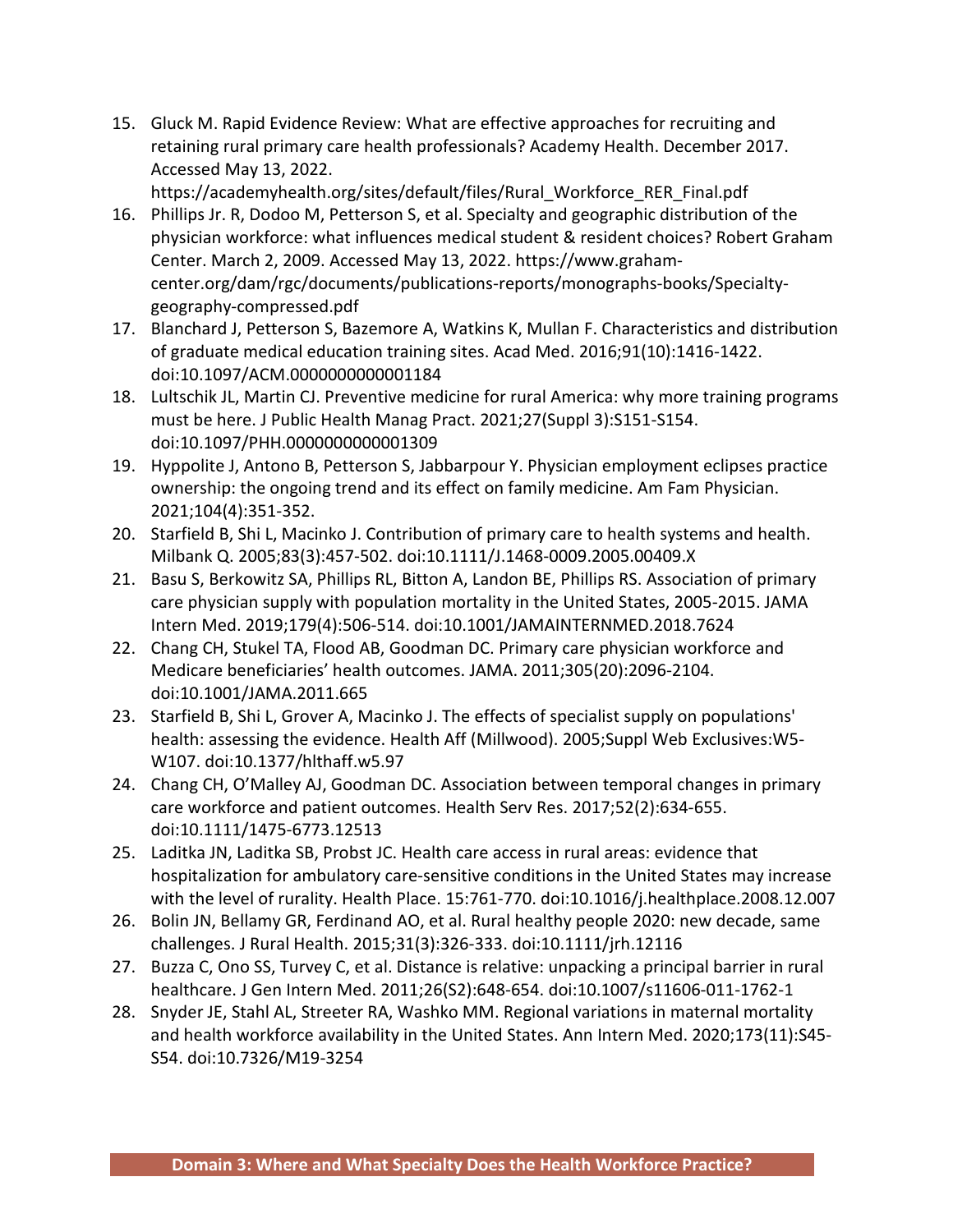- 29. Wallace M, Dyer L, Felker-Kantor E, et al. Maternity care deserts and pregnancy-associated mortality in Louisiana. Womens Health Issues. 2021;31(2):122-129. doi:10.1016/j.whi.2020.09.004
- 30. Hung P, Henning-Smith CE, Casey MM, Kozhimannil KB. Access to obstetric services in rural counties still declining, with 9 percent losing services, 2004-14. Health Aff (Millwood). 2017;36(9):1663-1671. doi:10.1377/hlthaff.2017.0338
- 31. Hostetter J, Schwarz N, Klug M, Wynne J, Basson MD. Primary care visits increase utilization of evidence-based preventative health measures. BMC Fam Pract. 2020;21(1):151. doi:10.1186/s12875-020-01216-8
- 32. O'Donnell B, Soucie CS, Stensland J. Congressional Request: Medicare Beneficiaries' Access to Care in Rural Areas (Interim Report). Medicare Payment Advisory Commission. March 4, 2021. Accessed May 13, 2022. https://www.medpac.gov/wpcontent/uploads/import\_data/scrape\_files/docs/default-source/meeting-materials/ruralmandate-medpac-march-2021.pdf
- 33. Hempel S, Gibbons MM, Ulloa JG, et al. Rural Healthcare Workforce: A Systematic Review. Washington (DC): Department of Veterans Affairs (U.S.); December 2015.
- 34. Shipman SA, Wendling A, Jones KC, Kovar-Gough I, Orlowski JM, Phillips J. The decline in rural medical students: a growing gap in geographic diversity threatens the rural physician workforce. Health Aff (Millwood). 2019;38(12):2011-2018. doi:10.1377/hlthaff.2019.00924
- 35. Schmitz DF, Evans DV, Holly C, et al. Challenges and best practices for implementing rurally targeted admissions in U.S. medical schools. J Health Care Poor Underserved. 2020;31(4):17. doi:10.1353/hpu.2020.0156
- 36. Rabinowitz HK, Diamond JJ, Markham FW, Santana AJ. Increasing the supply of rural family physicians: recent outcomes from Jefferson Medical College's Physician Shortage Area Program (PSAP). Acad Med. 2011;86(2):264-269. doi:10.1097/ACM.0b013e31820469d6
- 37. Talamantes E, Jerant A, Henderson MC, et al. Community college pathways to medical school and family medicine residency training. Ann Fam Med. 2018;16(4):302-307. doi:10.1370/afm.2270
- 38. Talamantes E, Mangione CM, Gonzalez K, Jimenez A, Gonzalez F, Moreno G. Community college pathways: improving the U.S. physician workforce pipeline. Acad Med. 2014;89(12):1649-1656. doi:10.1097/ACM.0000000000000438
- 39. Wheat JR, Leeper JD, Murphy S, Brandon JE, Jackson JR. Educating physicians for rural America: validating successes and identifying remaining challenges with the Rural Medical Scholars Program. J Rural Health. 2018;34:s65-s74. doi:10.1111/jrh.12236
- 40. MacDowell M, Glasser M, Hunsaker M. A decade of rural physician workforce outcomes for the Rockford Rural Medical Education (RMED) Program, University of Illinois. Acad Med. 2013;88(12):1941-1947. doi:10.1097/ACM.0000000000000031
- 41. Zink T, Center B, Finstad D, et al. Efforts to graduate more primary care physicians and physicians who will practice in rural areas: examining outcomes from the University of Minnesota-Duluth and the Rural Physician Associate Program. Acad Med. 2010;85(4):599- 604. doi:10.1097/ACM.0b013e3181d2b537
- 42. Goodfellow A, Ulloa JG, Dowling PT, et al. Predictors of primary care physician practice location in underserved urban or rural areas in the United States. Acad Med. 2016;91(9):1313-1321. doi:10.1097/ACM.0000000000001203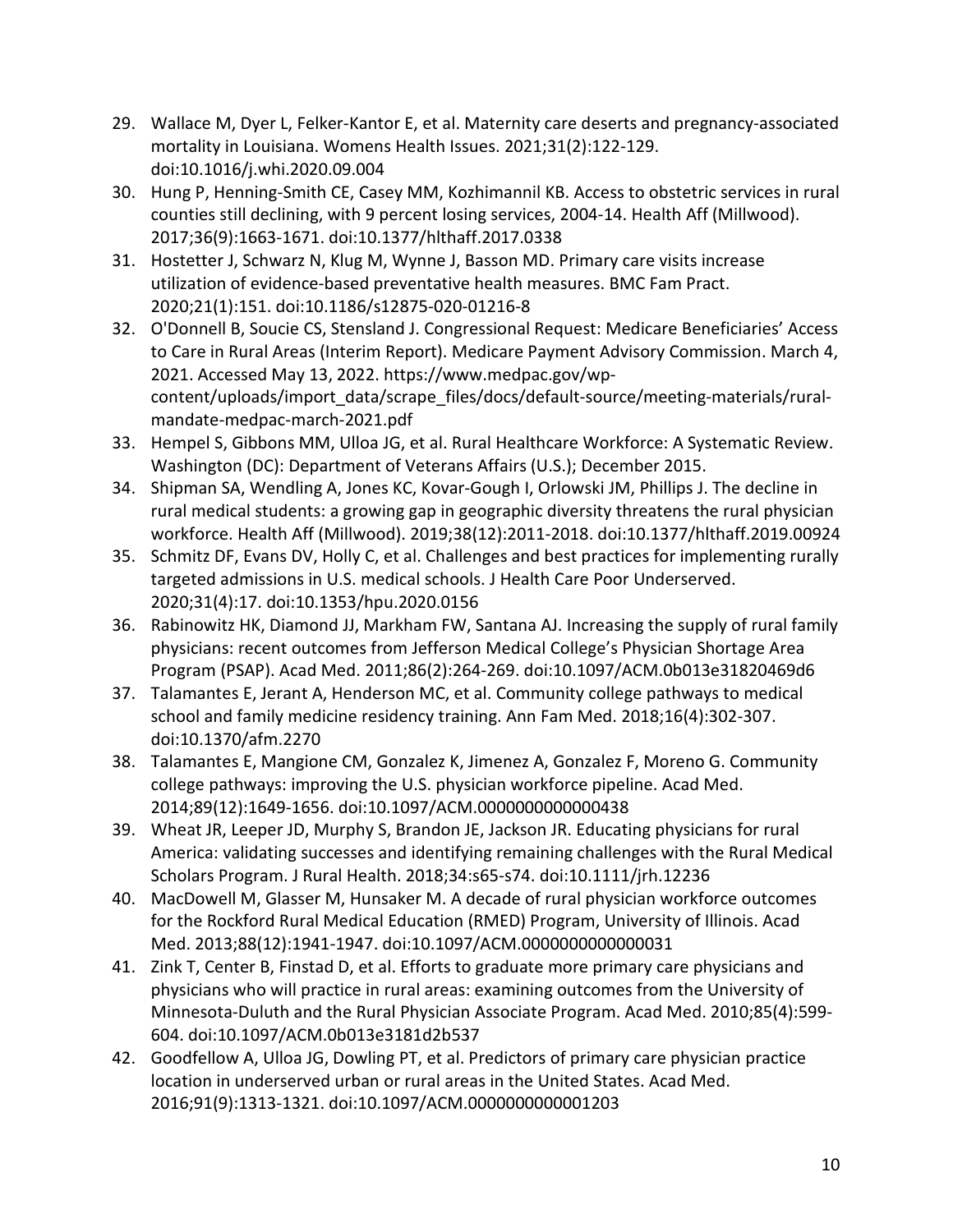- 43. RuralGME.org. Rural graduate medical education. Accessed January 5, 2022. www.ruralgme.org/
- 44. Halaas GW, Zink T, Finstad D, Bolin K, Center B. Recruitment and retention of rural physicians: outcomes from the Rural Physician Associate Program of Minnesota. J Rural Health. 2008;24(4):345-352. doi:10.1111/J.1748-0361.2008.00180.X
- 45. Strasser JH, Jewers MM, Kepley H, Chen C, Erikson C, Regenstein M. A mixed-methods study of teaching health center residents' experiences of mentorship, career planning, and post-residency practice environments. Acad Med J Assoc Am Med Coll. Published online September 21, 2021. doi:10.1097/ACM.0000000000004419
- 46. Zink T, Halaas GW, Finstad D, Brooks KD. The Rural Physician Associate Program: the value of immersion learning for third-year medical students. J Rural Health. 2008;24(4):353-359. doi:10.1111/J.1748-0361.2008.00181.X
- 47. Pathman DE, Konrad TR, King TS, Taylor DH, Koch GG. Outcomes of states' scholarship, loan repayment, and related programs for physicians. Med Care. 2004;42(6):560-568. doi:10.1097/01.mlr.0000128003.81622.ef
- 48. Brooks RG, Mardon R, Clawson A. The rural physician workforce in Florida: a survey of U.S.- and foreign-born primary care physicians. J Rural Health. 2003;19(4):484-491. doi:10.1111/J.1748-0361.2003.TB00586.X
- 49. Negrusa S, Hogan P, Ghosh P, Watkins L. National Health Service Corps An Extended Analysis. The Lewin Group; 2016.

https://aspe.hhs.gov/sites/default/files/private/pdf/255496/NHSCanalysis.pdf

- 50. Billings AN, Jabbarpour Y, Westfall J. The National Health Service Corps at 50 years. Am Fam Physician. 2022;105(2):129-130.
- 51. Kahn TR, Hagopian A, Johnson K. Retention of J-1 visa waiver program physicians in Washington state's health professional shortage areas. Acad Med. 2010;85(4):614-621. doi:10.1097/ACM.0B013E3181D2AD1D
- 52. Ogunyemi D, Edelstein R. Career intentions of U.S. medical graduates and international medical graduates. J Natl Med Assoc. 2007;99(10):1132.
- 53. Thompson MJ, Hagopian A, Fordyce M, Hart LG. Do International medical graduates (IMGs) "Fill the Gap" in rural primary care in the United States? A National Study. J Rural Health. 2009;25(2):124-134. doi:10.1111/J.1748-0361.2009.00208.X
- 54. Mertz E, Jain R, Breckler J, Chen E, Grumbach K. Foreign versus domestic education of physicians for the United States: a case study of physicians of South Asian ethnicity in California. J Health Care Poor Underserved. 2007;18(4):984-993. doi:10.1353/hpu.2007.0100
- 55. Crouse BJ, Munson RL. The effect of the physician J-1 visa waiver on rural Wisconsin. WMJ. 2006;105(7):16-20.
- 56. Health Resources and Services Administration. Shortage Areas. Accessed September 27, 2021. https://data.hrsa.gov/topics/health-workforce/shortage-areas
- 57. Diaz A, Merath K, Bagante F, et al. Surgical procedures in Health Professional Shortage Areas: impact of a surgical incentive payment plan. Surgery. 2018;164(2):189-194. doi:10.1016/j.surg.2018.03.017
- 58. Babitz M, Brassard B, Brooks R, et al. Negotiated rulemaking committee on the designation of medically underserved populations and Health Professional Shortage Areas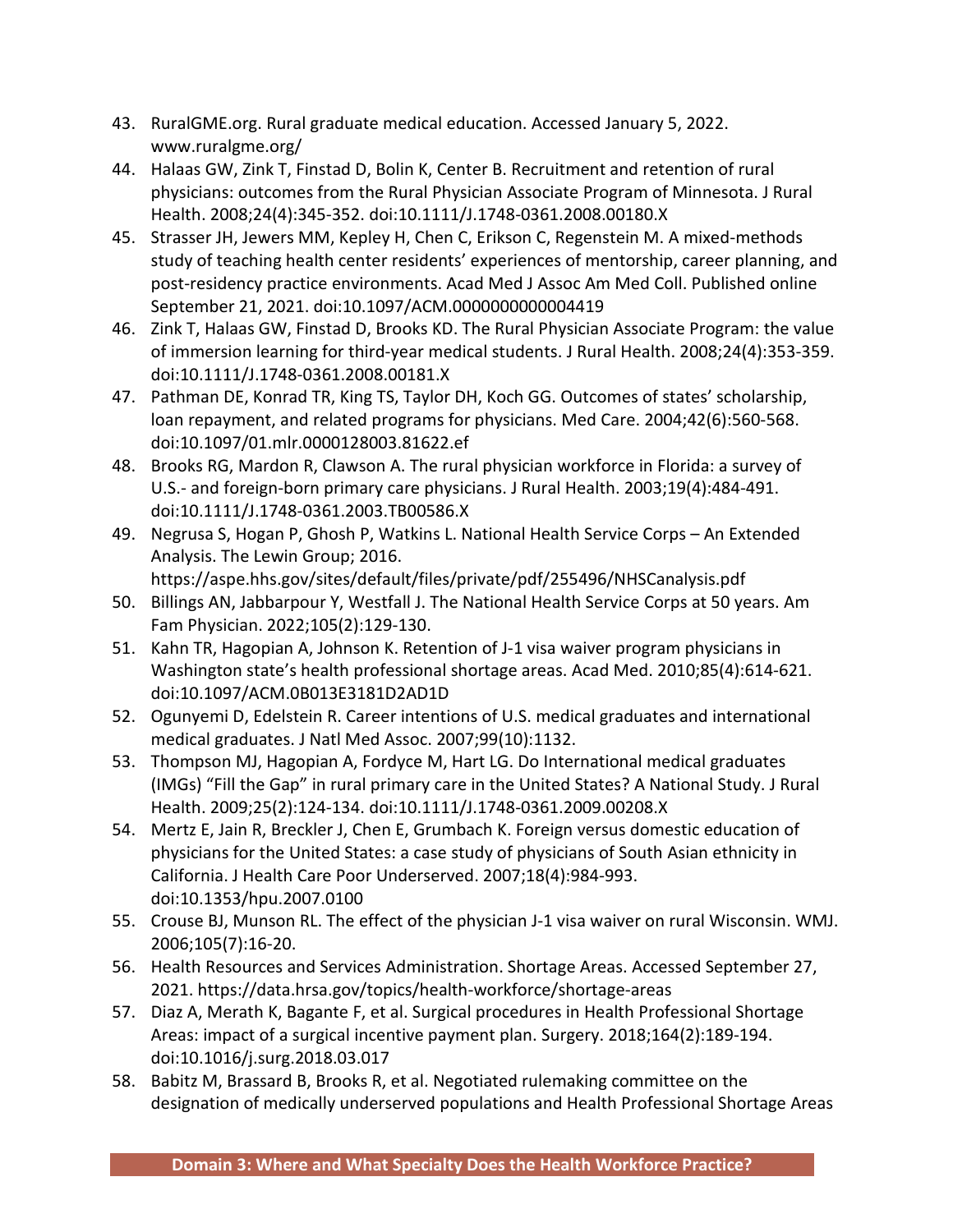final report to the secretary. October 31, 2011. Accessed May 13, 2022. www.ruralhealthinfo.org/assets/3262-13308/nrmcfinalreport.pdf

- 59. Chen C, Chung Y, Broadbent G, Mertz E. Medicare support for dental and podiatry graduate medical education programs. JAMA Netw Open. 2021;4(5):e2111797. doi:10.1001/jamanetworkopen.2021.11797
- 60. Mullan F, Chen C, Steinmetz E. The geography of graduate medical education: imbalances signal need for new distribution policies. Health Aff (Millwood). 2013;32(11):1914-1921. doi:10.1377/hlthaff.2013.0545
- 61. Chen C, Xierali I, Piwnica-Worms K, Phillips R. The redistribution of graduate medical education positions in 2005 failed to boost primary care or rural training. Health Aff (Millwood). 2013;32(1):102-110. doi:10.1377/hlthaff.2012.0032
- 62. Phillips RL, Fryer GE, Chen FM, et al. The Balanced Budget Act of 1997 and the financial health of teaching hospitals. Ann Fam Med. 2004;2(1):71-78. doi:10.1370/afm.17
- 63. Chen C, Chung Y, Petterson S, Bazemore A. Changes and variation in Medicare graduate medical education payments. JAMA Intern Med. 2020;180(1):148-150. doi:10.1001/jamainternmed.2019.4429
- 64. HHS announces record health care workforce awards in rural and underserved communities. Press release. U.S. Department of Health & Human Services. November 22, 2021. Accessed February 14, 2022. www.hhs.gov/about/news/2021/11/22/hhsannounces-record-health-care-workforce-awards-in-rural-underserved-communities.html
- 65. America's health centers. National Association of Community Health Centers www.nachc.org/research-and-data/research-fact-sheets-and-infographics/
- 66. Number of Medicare certified rural health clinics. Kaiser Family Foundation. January 22, 2021. Accessed January 18, 2022. https://www.kff.org/other/state-indicator/total-ruralhealth-clinics/
- 67. Flinter M. From new nurse practitioner to primary care provider: bridging the transition through FQHC-based residency training. Online J Issues Nurs. 2011;17(1):6.
- 68. Flinter M. Residency programs for primary care nurse practitioners in federally qualified health centers: a service perspective. Online J Issues Nurs. 2005;10(3):6.
- 69. Markus AR, Pillai D. Mapping the Location of health centers in relation to "maternity care deserts": associations with utilization of women's health providers and services. Med Care. 2021;59(Suppl 5):S434-S440. doi:10.1097/MLR.0000000000001611
- 70. Lewis VA, Spivack S, Murray GF, Rodriguez HP. FQHC designation and safety net patient revenue associated with primary care practice capabilities for access and quality. J Gen Intern Med. 2021;36(10):2922-2928. doi:10.1007/s11606-021-06746-0
- 71. Probst JC, Laditka JN, Laditka SB. Association between community health center and rural health clinic presence and county-level hospitalization rates for ambulatory care sensitive conditions: an analysis across eight U.S. states. BMC Health Serv Res. 2009;9(1):134. doi:10.1186/1472-6963-9-134
- 72. Wright B, Damiano PC, Bentler SE. Implementation of the Affordable Care Act and rural health clinic capacity in Iowa. J Prim Care Community Health. 2015;6(1):61-65. doi:10.1177/2150131914542613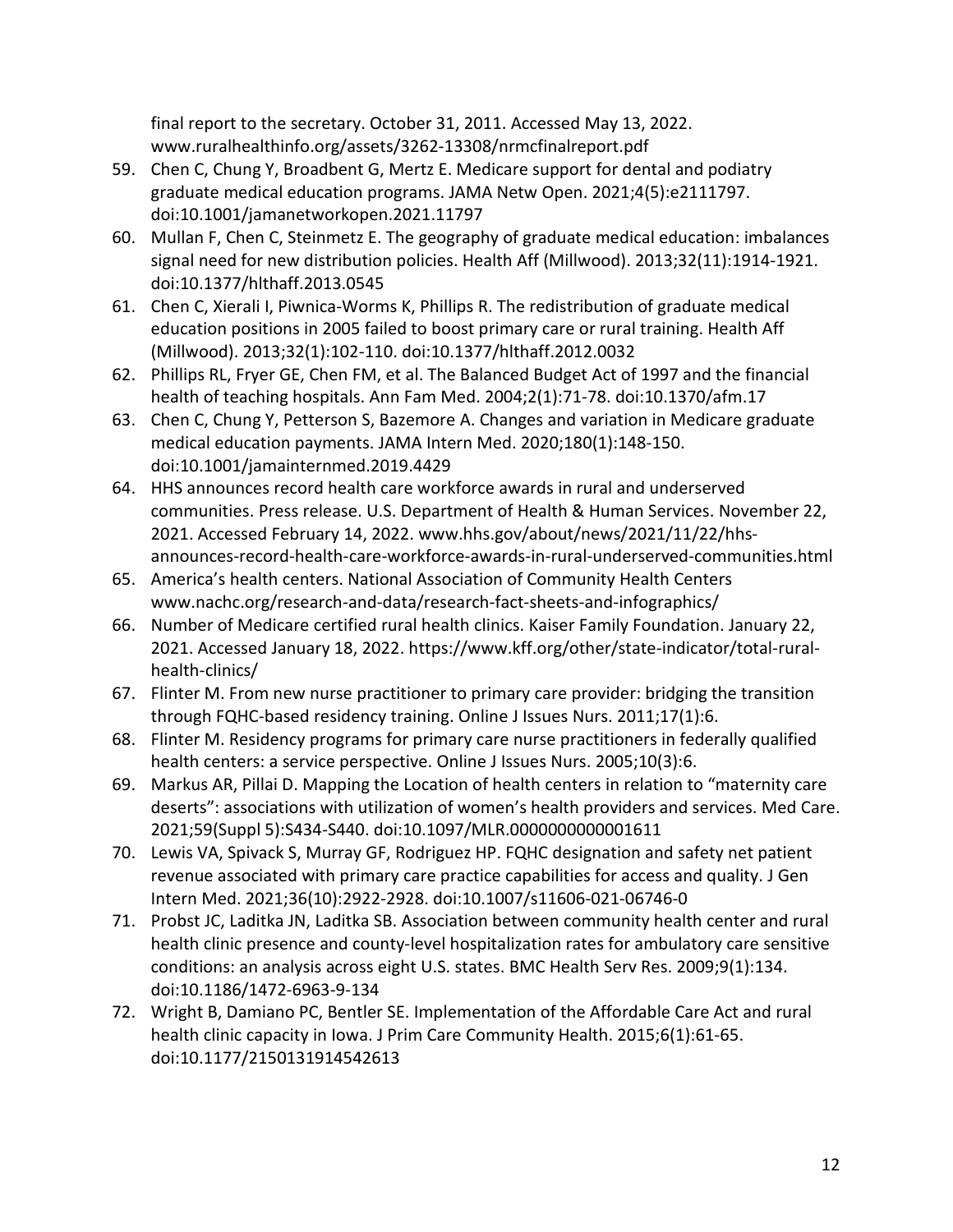- 73. Ibrahim AM, Hughes TG, Thumma JR, Dimick JB. Association of hospital critical access status with surgical outcomes and expenditures among Medicare beneficiaries. JAMA. 2016;315(19):2095-2103. doi:10.1001/jama.2016.5618
- 74. JaKa MM, Dinh JM, Ziegenfuss JY, et al. Patient and care team perspectives of telemedicine in critical access hospitals. J Hosp Med. 2020;15(6):345-348. doi:10.12788/jhm.3412
- 75. Barnes H, Richards MR, McHugh MD, Martsolf G. Rural and nonrural primary care physician practices increasingly rely on nurse practitioners. Health Aff (Millwood). 2018;37(6):908-914. doi:10.1377/hlthaff.2017.1158
- 76. Naylor MD, Kurtzman ET. The role of nurse practitioners in reinventing primary care. Health Aff (Millwood). 2010;29(5):893-899. doi:10.1377/hlthaff.2010.0440
- 77. Poghosyan L, Lucero R, Rauch L, Berkowitz B. Nurse practitioner workforce: a substantial supply of primary care providers. Nurs Econ. 2012;30(5):268-274, 294.
- 78. Everett CM, Schumacher JR, Wright A, Smith MA. Physician assistants and nurse practitioners as a usual source of care. J Rural Health Off J Am Rural Health Assoc Natl Rural Health Care Assoc. 2009;25(4):407-414. doi:10.1111/j.1748-0361.2009.00252.x
- 79. PA scope of practice laws. Barton Associates. Updated June 4, 2021. Accessed October 15, 2021. www.bartonassociates.com/locum-tenens-resources/pa-scope-of-practice-laws
- 80. State practice environment. American Association of Nurse Practitioners. Accessed February 11, 2022. www.aanp.org/advocacy/state/state-practice-environment
- 81. Westat. Impact of State Scope of Practice Laws and Other Factors on the Practice and Supply of Primary Care Nurse Practitioners. Office of the Assistant Secretary for Planning and Evaluation. November 16, 2015. Accessed May 13, 2022. https://aspe.hhs.gov/sites/default/files/private/pdf/167396/NP\_SOP.pdf
- 82. Brodwin E. How a virtual mentoring program brings care closer to rural patients. STAT. November 11, 2021. Accessed November 12, 2021. https://www.statnews.com/2021/11/11/project-echo-rural-health-care-telemedicine/
- 83. Arora S, Kalishman S, Thornton K, et al. Expanding access to hepatitis C virus treatment— Extension for Community Healthcare Outcomes (ECHO) project: disruptive innovation in specialty care. Hepatology. 2010;52(3):1124-1133. doi:10.1002/hep.23802
- 84. Arora S, Thornton K, Murata G, et al. Outcomes of treatment for hepatitis C virus infection by primary care providers. N Engl J Med. 2011;364(23):2199-2207. doi:10.1056/NEJMoa1009370
- 85. Bodenheimer TS, Smith MD. Primary care: proposed solutions to the physician shortage without training more physicians. Health Aff Proj Hope. 2013;32(11):1881-1886. doi:10.1377/hlthaff.2013.0234
- 86. Patel SY, Mehrotra A, Huskamp HA, Uscher-Pines L, Ganguli I, Barnett ML. Variation in telemedicine use and outpatient care during the COVID-19 pandemic in the United States. Health Aff (Millwood). 2021;40(2):349-358. doi:10.1377/HLTHAFF.2020.01786
- 87. Verma S. Early Impact of CMS expansion of Medicare telehealth during COVID-19. Health Affairs Forefront. July 15, 2020. Accessed August 30, 2021. doi:10.1377/hblog20200715.454789